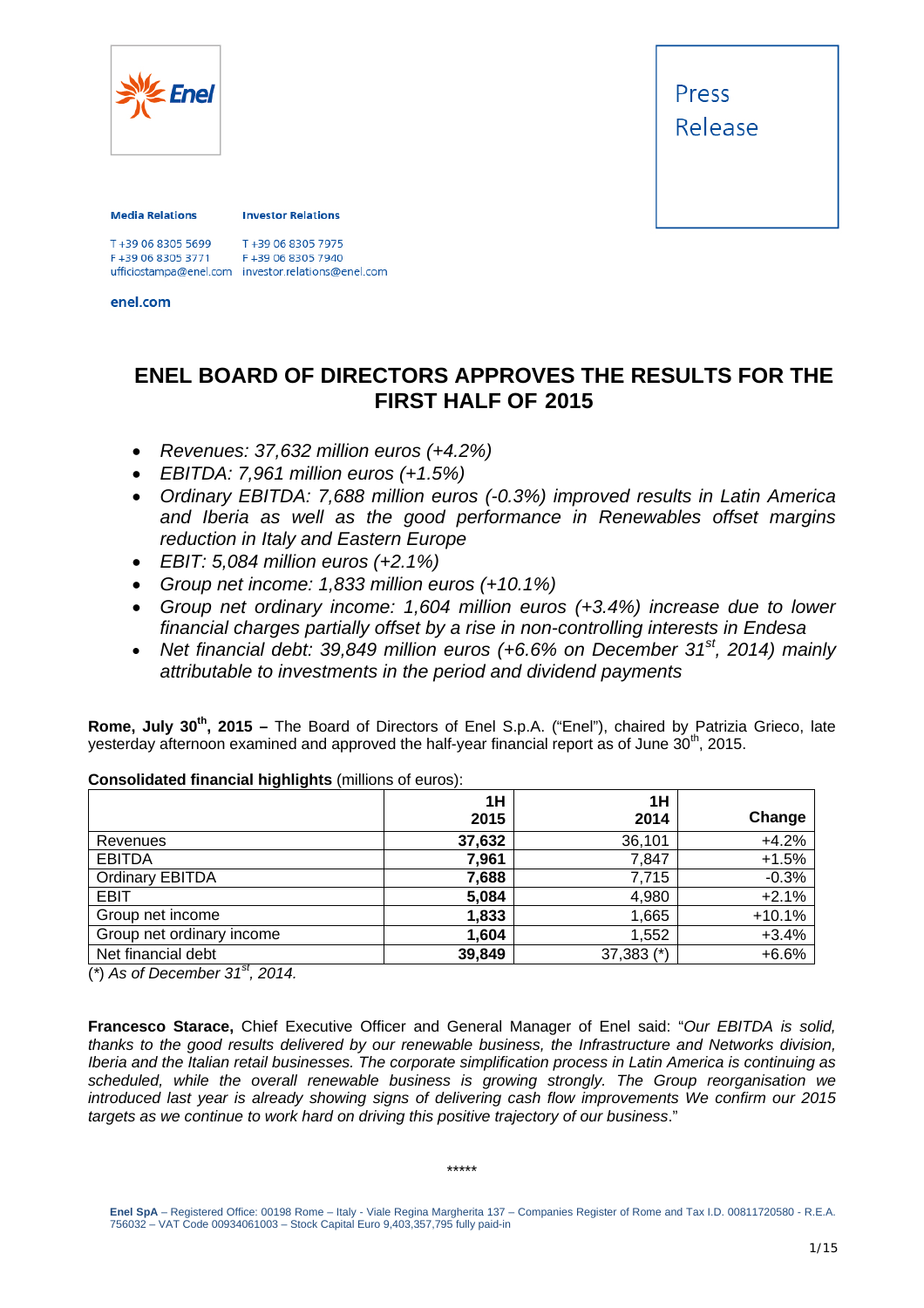

Unless otherwise specified, the balance sheet figures as of June  $30<sup>th</sup>$ , 2015, exclude assets and liabilities held for sale, which regard Slovenské elektrárne and other residual assets that on the basis of the status of negotiations for their sale to third parties meet the requirements of IFRS 5 for such classification. In the first half of 2015, SE Hydropower and SF Energy, which had been so classified as of December  $31<sup>st</sup>$ , 2014, were sold.

Certain performance figures for the first half of 2014, reported in this press release for comparative purposes only, have been restated following the introduction of IFRIC 21 – Levies, with effect as from January 1<sup>st</sup>, 2015. More specifically, the figures reflect the effects of the retrospective recognition of the effects of accounting for a number of indirect taxes on property holdings in Spain in full at the start of the year rather than being amortised over the course of the entire year.

Following the adoption of the new organisational structure of the Enel Group on July  $31<sup>st</sup>$ , 2014, performance figures are presented by business area (as defined in the new structure) on the basis of the approach used by management to monitor the performance of the Group in the two periods being compared. Taking account of the provisions of IFRS 8 regarding the management approach, the new organisation modified the structure of reporting, as well as the representation and analysis of Group performance and financial position, as from the start of 2015. More specifically, performance by business area reported in this press release were determined by designating the Regions and Countries perspective as the primary reporting segment (i.e., Italy, Iberian Peninsula, Latin America and Eastern Europe), with the exception of the Renewable Energy Division, which, in view of its centralised management by the Enel Green Power sub-holding company, has greater autonomy than the other divisions. Similarly, the figures for the first half of 2014 have been restated to take account of the new organisation. Leaving aside certain movements of minor companies, the main changes were as follows: (i) the previous Sales, Generation and Energy Management, and Infrastructure and Networks Divisions, which operated almost entirely in Italy, are now reported under the Country "Italy"; (ii) the Iberia and Latin America Division, which had already undergone reorganisation in 2014, is now divided into the Regions "Iberian Peninsula" and "Latin America". Finally, the previous International Division now corresponds to the "Eastern Europe" Region.

This press release uses a number of "alternative performance indicators" not envisaged in the IFRS-EU accounting standards (EBITDA, ordinary EBITDA, net financial debt, net capital employed, net assets held for sale and Group net ordinary income). In accordance with recommendation CESR/05-178b published on November  $3<sup>rd</sup>$ , 2005, the criteria used to calculate these indicators are described at the end of the press release.

\*\*\*\*\*

## **OPERATIONAL HIGHLIGHTS**

### **Electricity and gas sales**

Electricity sold by the Enel Group in the first half of 2015 amounted to 127.7 TWh, a decrease of 2.6 TWh (-2.0%) compared with the same period of the previous year, mainly attributable to the decline in sales in Italy and Spain. Sales of gas to end users totalled 5.0 billion cubic metres, an increase of about 0.6 billion cubic metres on the same period of 2014, essentially due to an increase in sales in the Italian market (+0.3 billion cubic metres) as well as a rise, albeit a smaller one, in Iberia (+0.2 billion cubic metres).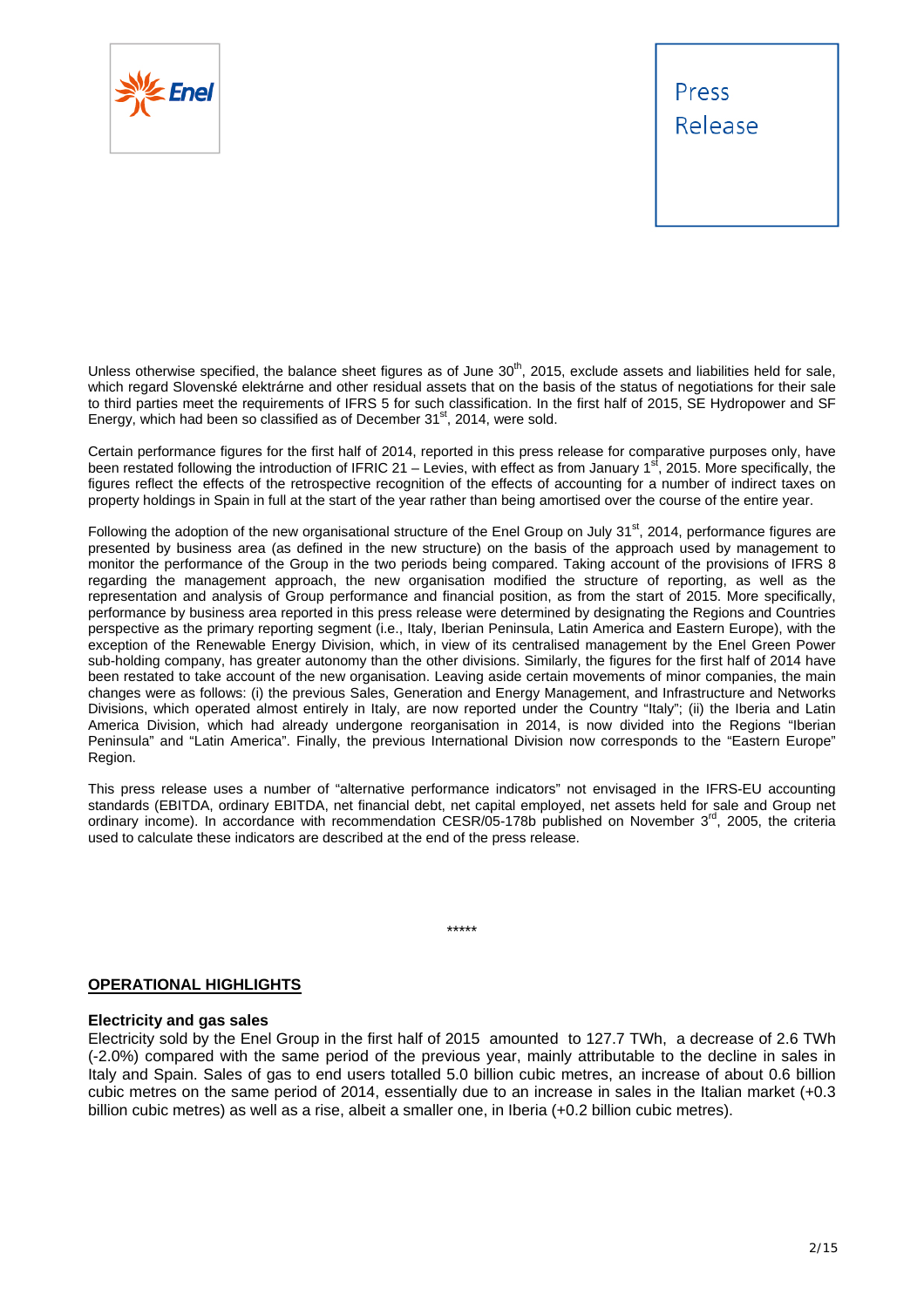



### **Electricity generation**

Net electricity generated by the Enel Group in the first half of 2015 amounted to 139.6 TWh (+2.8% on the 135.8 TWh in the first half of 2014), of which 34.5 TWh in Italy (down 3.9% on the same period of 2014) and 105.1 TWh abroad (up 5.2% on the same period of 2014).

Demand for electricity in Italy in the first half of 2015 totalled 153.2 TWh, a decline of 0.3% compared with the same period of 2014, while net imports rose by 0.7 TWh (+3.1%).

The increase in output abroad is attributable to an increase in generation by plants in Iberia (+3.2 TWh, of which +3.4 TWh by Endesa's operations and -0.2 TWh by EGP) and in Latin America (+1.9 TWh, of which +0.7 TWh by Enersis's operations and +1.2 TWh by EGP), and is related to, among other factors, an increase in demand in the Spanish peninsular system (+1.9%) and in Latin America.

Of the total generation by Enel power plants globally, 53.1% came from conventional thermal generation, 32.8% from renewables (hydroelectric, wind, geothermal, biomass and solar) and 14.1% from nuclear power.

### **Distribution of electricity**

Electricity distributed by the Enel Group network in the first half of 2015 amounted to 204.6 TWh, of which 110.2 TWh was in Italy and 94.4 TWh abroad.

The volume of electricity distributed in Italy fell by 0.8 TWh (-0.7%) compared with the first six months of the previous year, essentially in line with developments in demand on the domestic grid.

Electricity distributed abroad totalled 94.4 TWh, up 1.8 TWh (+1.9%) on the same period of 2014, mainly due to the increase in volumes handled in the Iberian Peninsula (+0.9 TWh) and in Latin America (+0.6 TWh), in line with the increase in electricity demand in those markets.

\*\*\*\*\*

**FINANCIAL HIGHLIGHTS** 

**Revenues** in the first half of 2015 amounted to 37,632 million euros, an increase of 1,531 million euros (+4.2%) on the first half of 2014. The rise is largely attributable to an increase in sales of fuels, gas and environmental certificates, only partially offset by a decline in sales of electricity. In addition, the increase in the period reflects higher revenues in Argentina following a number of regulatory changes, as well as an increase in revenues in Chile as a result of the acquisition of control of the Gas Atacama Group in April 2014. The impact of fluctuations in the exchange rates of other currencies against the euro was essentially marginal, with exchange rate movements, increasing revenues in Latin America while impacting negatively those in Eastern Europe, especially those of Enel Russia.

In addition, revenues in the first half of 2015 include the gain on the disposal of SE Hydropower of 141 million euros and the income (comprising the negative goodwill and concomitant re-measurement at fair value of the stake already held by the Group) from the acquisition of 3Sun totalling 132 million euros. In the same period of the previous year, the item had included the price received (82 million euros) for Artic Russia (sold at the end of 2013) and the re-measurement at fair value (of overall 50 million euros) of the net assets of SE Hydropower, which control was lost during the course of the period.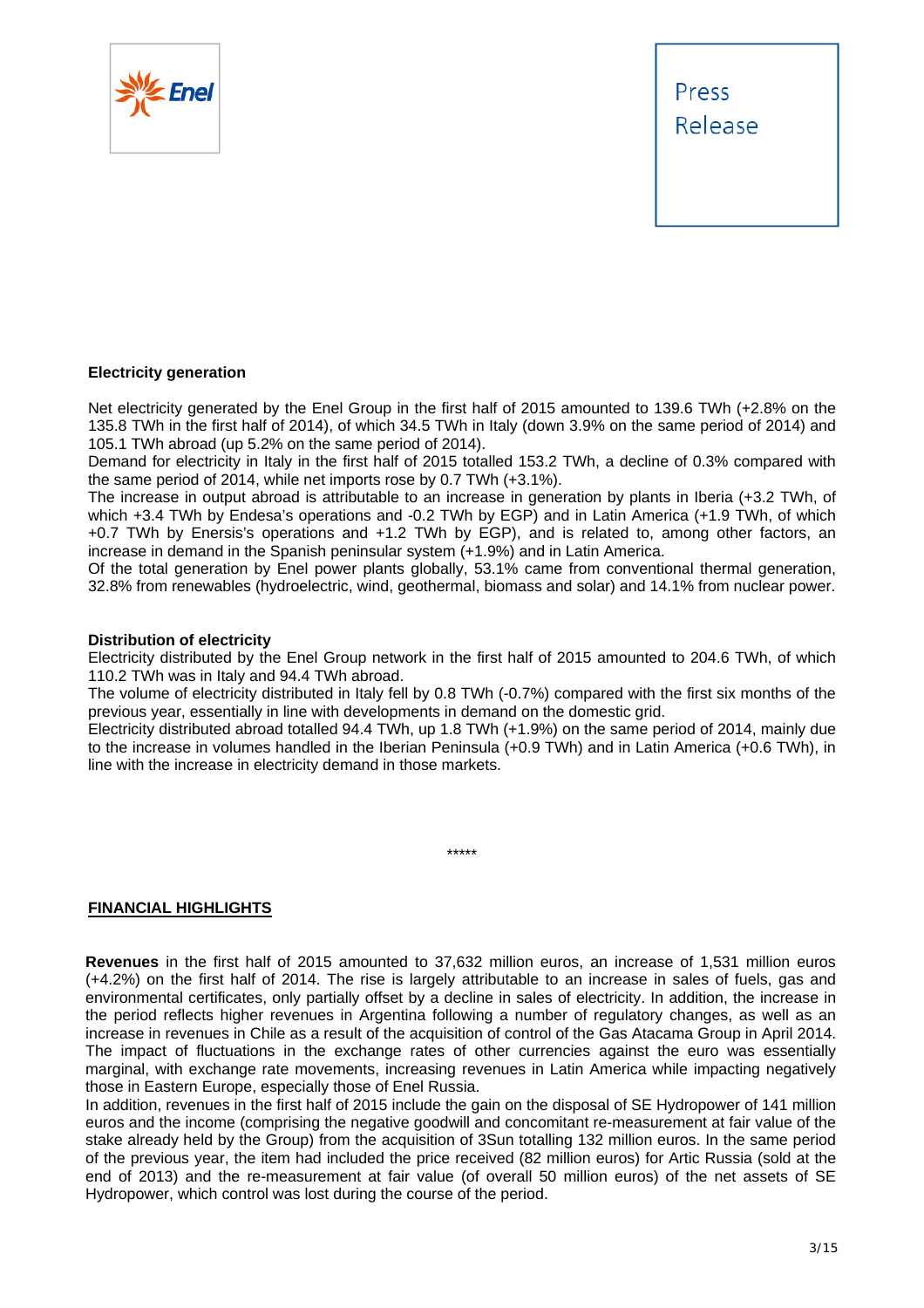

After inter-segment eliminations and adjustments, Italy generated revenues of 18,971 million euros (+3.7%), the Iberian Peninsula in the amount of 10,199 million euros (+3.0%), Latin America of 5,406 million euros (+20.3%), Eastern Europe in the amount of 2,374 million euros (-9.8%) and the Renewable Energy Division in the amount of 1,593 million euros (+16.7%).

**EBITDA** in the first half of 2015 amounted to 7,961 million euros, an increase of 114 million euros (+1.5%) on the first half of 2014. In addition to the abovementioned effects of non-recurring transactions (with a net positive impact of 141 million euros) and developments in exchange rates (positive for 41 million euros), the increase in the EBITDA posted in Latin America (especially in Argentina as a result of the regulatory changes noted earlier), in Spain (mainly in power generation in respect of environmental certificates) and the Renewable Energy Division (especially in North America, Panama, Brazil and Chile) was more than offset by the decline in the margin posted in Italy, both from conventional generation and the operations of the Infrastructure and Networks Division. More specifically, the EBITDA posted in Italy came to 3,137 million euros (-9.0%), that of the Iberian Peninsula to 1,969 million euros (+16.0%), that of Latin America to 1,437 million euros (+14.6%), that of Eastern Europe to 392 million euros (-22.7%) and that of the Renewable Energy Division to 1,078 million euros (+21.3%).

**Ordinary EBITDA** in the first half of 2015 amounted to 7,688 million euros, a decrease of 27 million euros (- 0.3%) compared with the same period of 2014. The ordinary EBITDA of Italy amounted to 2,996 million euros (-11.9%), that of the Iberian Peninsula to 1,969 million euros (+16.0%), that of Latin America to 1,437 million euros (+14.6%), that of Eastern Europe to 392 million euros (-22.7%) and that of the Renewable Energy Division to 946 million euros (+6.4%).

**EBIT** in the first half of 2015 amounted to 5,084 million euros, up 104 million euros (+2.1%) on the same period of 2014, taking account of a decrease of 10 million euros in depreciation, amortisation and impairment losses. The EBIT of Italy amounted to 2,134 million euros (-11.7%), that of the Iberian Peninsula to 1,159 million euros (+46.7%), that of Latin America to 948 million euros (+17.9%), that of Eastern Europe to 211 million euros (-33.0%) and that of the Renewable Energy Division to 697 million euros (+12.8%).

**Group net income** in the first half of 2015 amounted to 1,833 million euros, compared with 1,665 million euros in the same period of 2014 (+10.1%). More specifically, the abovementioned increase in EBIT and a decline in net financial charges (mainly due to the reduction in interest on borrowings and negative adjustments of certain financial assets in Latin America) were only partly offset by an increase in noncontrolling interests, which mainly reflected the disposal in the fourth quarter of 2014 of 21.92% of Endesa and therefore, indirectly, all its operations in the Iberian Peninsula.

**Group net ordinary income** in the first half of 2015 totalled 1,604 million euros, up 52 million euros (+3.4%) compared with the same period of 2014.

The **consolidated balance sheet** as of June 30<sup>th</sup>, 2015 shows net capital employed of 93.229 million euros (88,528 million euros as of December 31<sup>st</sup>, 2014), including net assets held for sale of 1,195 million euros  $(1,488$  million euros as of December 31<sup>st</sup>, 2014). It is funded by shareholders' equity attributable to shareholders of the Parent Company and non-controlling interests of 53,380 million euros (51,145 million euros as of December 31<sup>st</sup>, 2014) and net financial debt of 39,849 million euros (37,383 million euros as of December 31<sup>st</sup>, 2014). The latter increased by 2,466 million euros (+6.6%) from its level at the end of 2014. In particular, the positive impact of the performance of ordinary operations was more than offset by the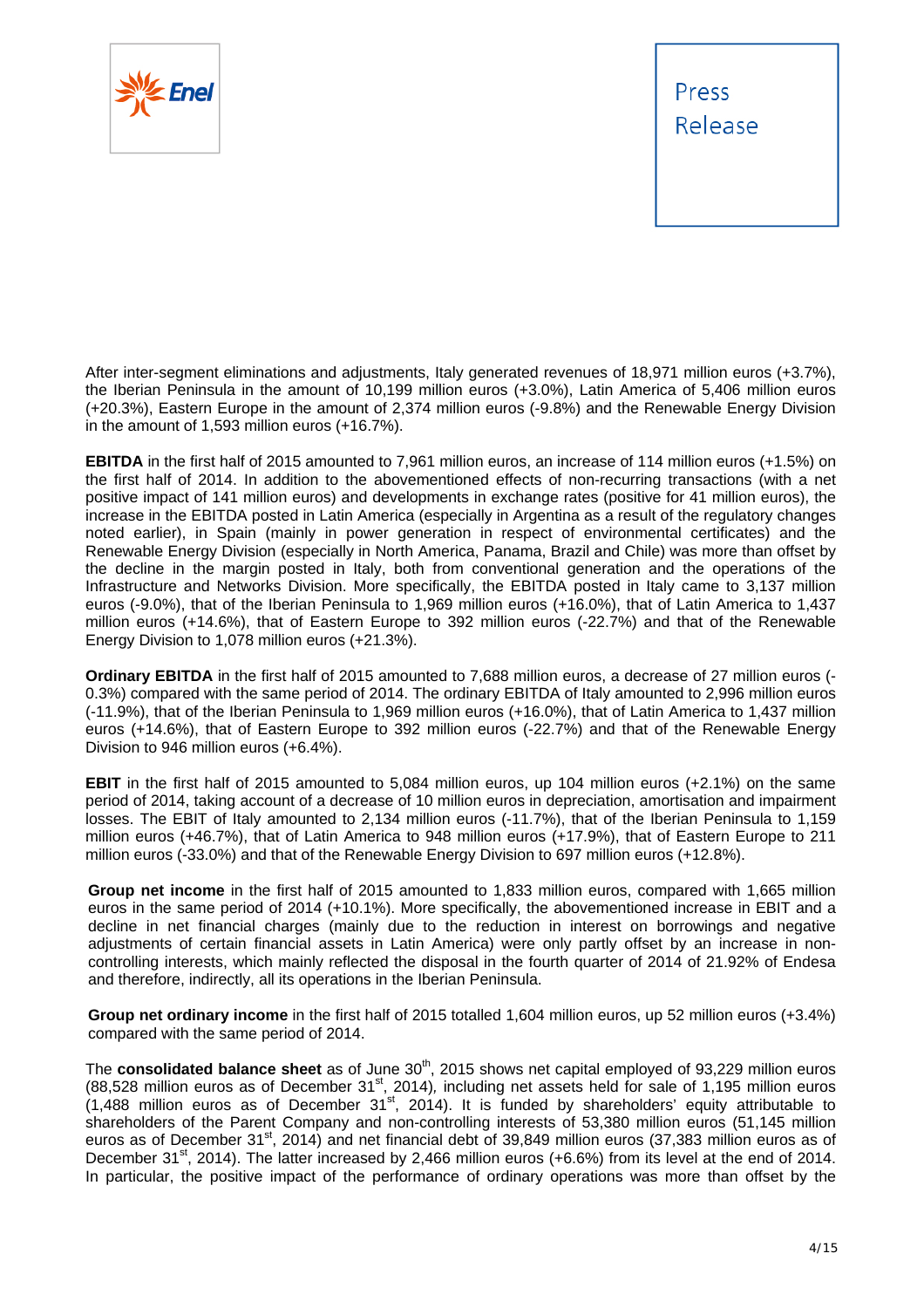

financing requirements of investments in the period and the payment of dividends. As of June  $30<sup>th</sup>$ , 2015, the **debt/equity ratio** was 0.75, compared with 0.73 at the end of 2014.

**Capital expenditure** in the first half of 2015, excluding the portion attributable to assets held for sale equal to 254 million euros, totalled 2,837 million euros, up 352 million euros compared with the same period of 2014 (606 million euros including investments carried out in Slovakia in the first half of 2015) with a particular focus on investment in Latin America (+52.4%) and in the Renewable Energy Division (+51.8%).

Group employees as of June  $30<sup>th</sup>$ , 2015 numbered 68,734 (68,961 as of December  $31<sup>st</sup>$ , 2014). The workforce in the first half of 2015 contracted by 227, essentially due to the balance of new hires and terminations in the period, which was only partly offset by the change in the scope of consolidation, essentially attributable to the acquisition of 3Sun.

\*\*\*\*\*

## **RECENT KEY EVENTS**

On **May 11th, 2015**, Enel and Terna S.p.A. ("Terna") signed a Memorandum of Understanding ("MoU") for cooperation to identify, assess and develop integrated initiatives and opportunities in greenfield (i.e. for the creation of new assets) and/or brownfield (i.e. for the acquisition of existing assets) projects related to transmission systems in the countries – with the exception of Italy – where Enel and Terna have a strategic or commercial interest. Under the MoU, if one of the parties identifies an opportunity that it thinks could be of mutual interest, or even of exclusive interest to the other party, it could offer that party information on the opportunity as a priority. These opportunities will be assessed by the two companies on the basis of their common interests. The agreement will last for three years.

On **May 12th, 2015**, Enel's subsidiary Enel Green Power S.p.A. ("EGP") and Tesla Motors Inc ("Tesla") finalised an agreement for testing the integration of Tesla's stationary energy storage systems with EGP's solar and wind power plants. The deal seeks to increase output from EGP facilities and supply advanced services for better overall integration of renewables into the grid. The companies will begin their collaboration with the selection of an initial pilot site, where a Tesla battery system, which has a power output capacity of 1.5 MW and energy storage capacity of 3 MWh, will be installed. The agreement is part of a broader MoU between the two companies that provides for both the integration of Tesla energy systems into Enel's business and the development of electric mobility. The agreement is also part of Enel Green Power's broader programme for the testing of stationary storage systems, which includes pilot projects at the advanced execution stage that involve other major global players in the sector, such as Fiamm, General Electric, Samsung SDI and Toshiba.

On **May 28th, 2015,** the Shareholders' Meeting of Enel, among other things (i) approved Enel's financial statements as of December 31<sup>st</sup>, 2014, and approved a dividend of 0.14 euros per share, of which 0.05 euros will be paid starting from June 24<sup>th</sup>, 2015 as a distribution of earnings for the 2014 financial year and 0.09 euros as a partial distribution from the available "retained earnings" reserve; (ii) voted to amend the clause in the bylaws governing integrity requirements and the associated grounds for the ineligibility and forfeiture of office of directors; and (iii) appointed Alfredo Antoniozzi as a new member of the Board of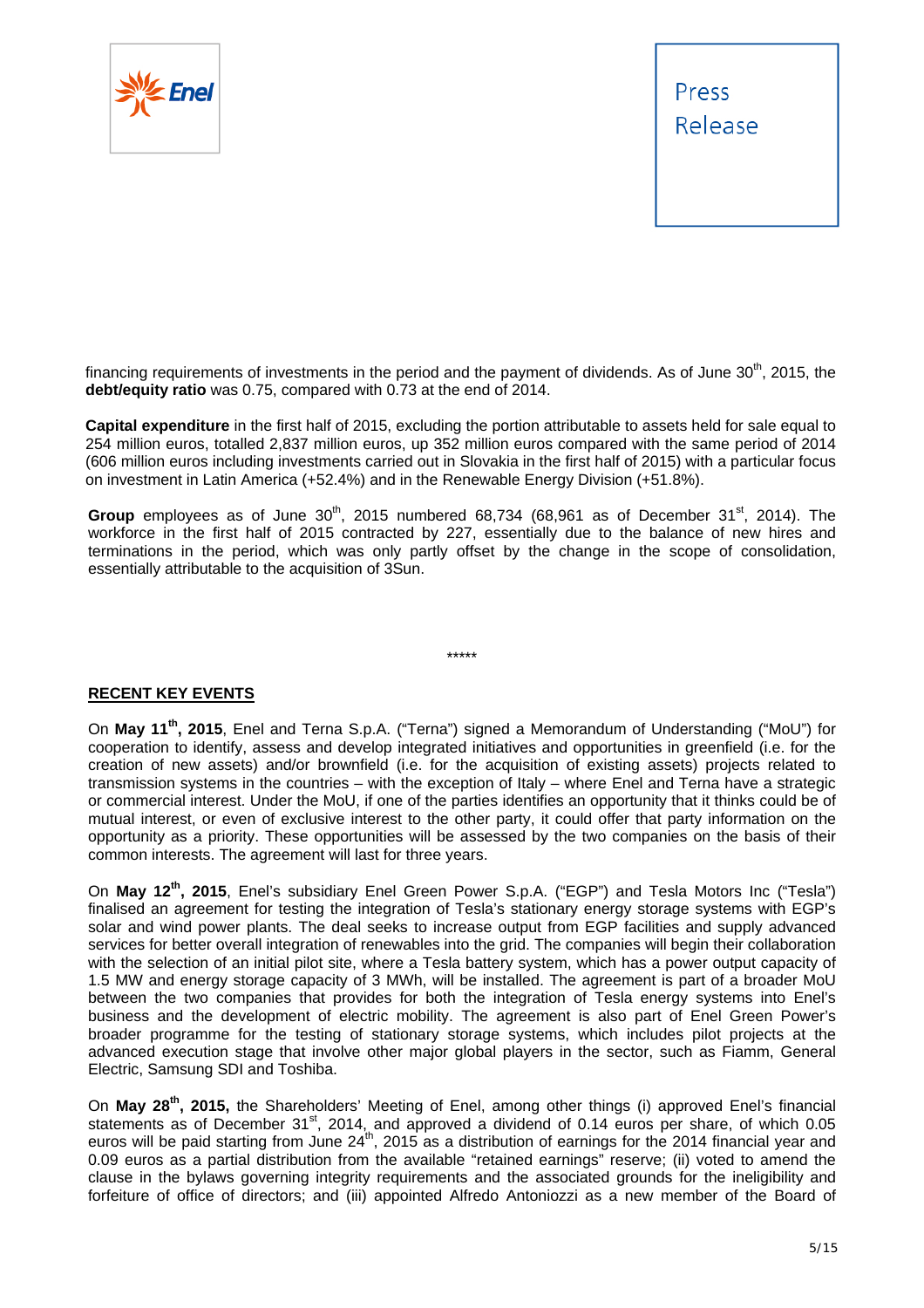

Directors. He was nominated by the Ministry for the Economy and Finance replacing Salvatore Mancuso who resigned last November 2014. On **June 11th, 2015**, the Board of Directors of Enel verified that its member Alfredo Antoniozzi met the independence requirements set forth by both the Unified Financial Act and the Italian Corporate Governance Code. Furthermore, the Board of Directors appointed Mr. Antoniozzi as member of the Related Parties Committee and the Corporate Governance Committee.

On **June 10th, 2015**, EGP announced that it had been awarded the right to sign two 20-year electricity supply contracts with South African utility Eskom for 280 MW of wind power projects in the fourth phase of the Renewable Energy Independent Power Producer Procurement Programme ("REIPPPP") tender sponsored by the South African government. The Soetwater (142 MW) and Garob (138 MW) wind farms will be completed and enter operation by 2018. EGP will be investing a total of approximately 340 million euros in the new projects, in line with EGP growth targets set out in its current strategy plan. Once fully operational, the two power plans will be able to generate around 1,000 GWh per year.

On **July 9th, 2015,** EGP announced that acting through its subsidiary Enel Green Power Chile Ltda ("Enel Green Power Chile"), it signed with Empresa Nacional de Electricidad SA ("Endesa Chile" a company which is also part of the Enel Group) a long-term agreement for around 25 years of energy supply and sale of green certificates connected to a geothermal project and a photovoltaic project in Chile, as well as one of about 20 years for a wind power project. The contract, which has an estimated total value of up to 3.5 billion US dollars, will enable Enel Green Power Chile to develop three plants with a total installed capacity of approximately 300 MW, which will require around 800 million US dollars of investment.

On July 27<sup>th</sup>, 2015, the boards of directors of Group's subsidiaries Enersis S.A. ("Enersis"), Endesa Chile S.A. ("Endesa Chile") and Chilectra S.A. ("Chilectra"), following an analysis of the corporate reorganisation project to separate the electricity generation and distribution operations carried out in Chile from those conducted in other Latin American countries, agreed that the reorganisation shall be achieved through the following corporate transactions: (i) the partial spin-off of Endesa Chile and Chilectra by allocating all of the assets and liabilities they hold in other Latin American countries (i.e. other than Chile) to two newlyestablished companies, named, respectively, "Endesa Americas" and "Chilectra Americas"; (ii) the partial spin-off of Enersis by allocating all of the assets and liabilities it holds in Chile (including its stakes in Endesa Chile and Chilectra) to a newly-established company named "Enersis Chile", with a concomitant change of the Enersis company name into "Enersis Americas", which will continue to own all of the assets and liabilities held in other Latin American countries (including the stakes in the newly-established companies Endesa Americas and Chilectra Americas); and (iii) the subsequent merger of Endesa Americas and Chilectra Americas into Enersis Americas. This surviving company will therefore own all of the stakes held by the Enersis Group in other Latin American countries (i.e. other than Chile). Enersis Chile and Enersis Americas are expected to be based in Chile and their shares listed on the same markets on which the Enersis Group companies' shares are currently listed. None of these transactions will require the existing shareholders to commit additional financial resources. It is expected that the first phase of the reorganisation, involving the spin-offs of Endesa Chile, Chilectra and Enersis, will be submitted to their respective shareholders' meetings for approval during the final quarter of 2015 and that the corporate reorganisation process will be completed by the end of the third quarter of 2016.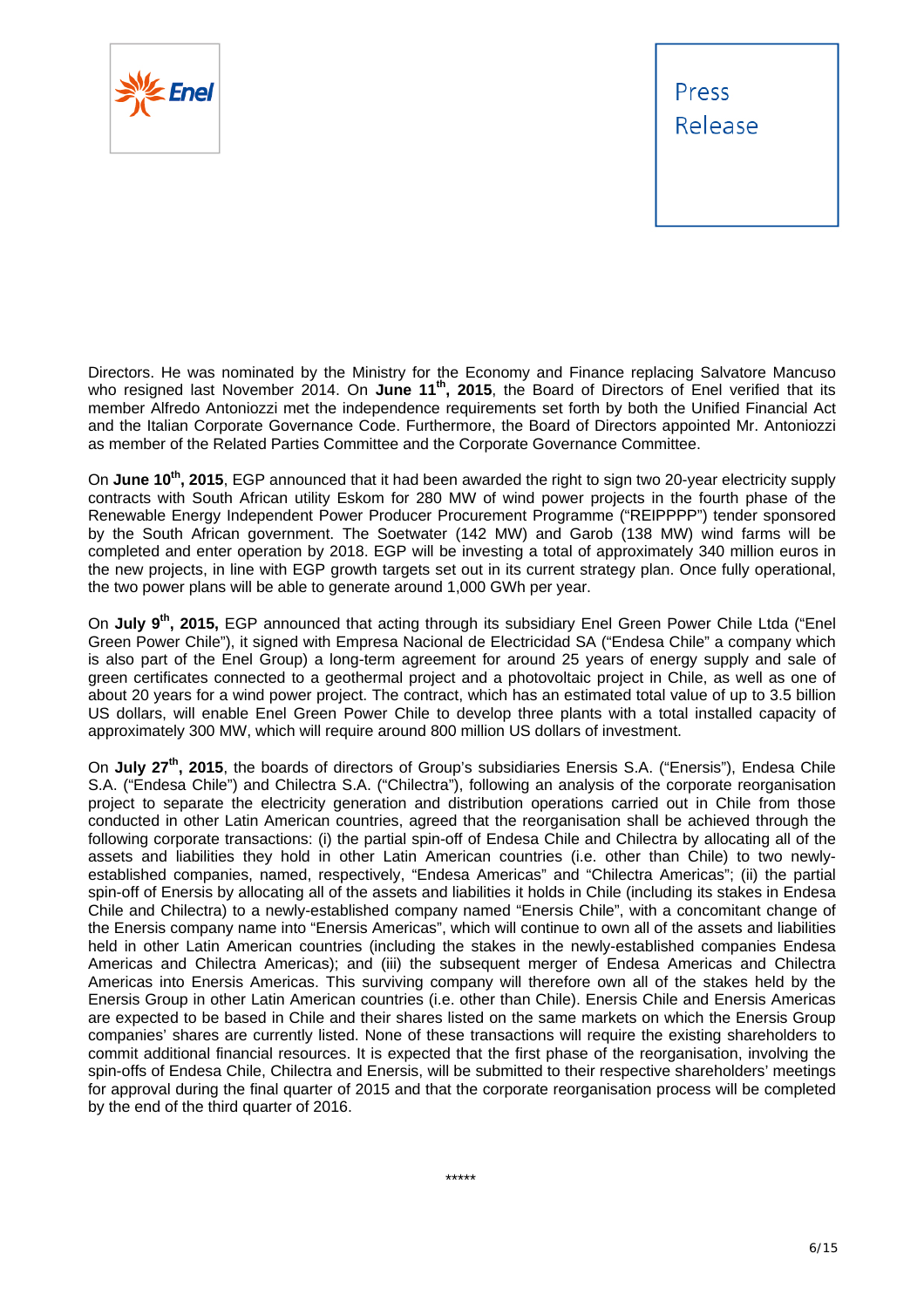



## **OUTLOOK**

The Enel Group, in line with the strategy and the targets set out in the Strategic Plan, is continuing to pursue greater operating efficiency, drive industrial growth and actively manage its portfolio of businesses.

In particular, Enel is continuing, through the Global Business Lines, to develop initiatives to enhance operating efficiency and optimise costs, and results achieved so far are in line with expectations for 2015.

At the same time, consistent with its industrial strategy, the Group has launched major programmes of investment in markets and businesses with high growth potential, especially in the renewables sector in Latin America, where new capacity under construction has doubled compared with the same period of the previous year.

The active management of the Group's portfolio envisages the disposal of additional non-strategic assets by the end of 2015. Moreover, as part of the process of rationalising the corporate structure, a reorganisation of Latin American operations is under way, with the aim of simplifying governance arrangements and driving value-creation for all the shareholders of the companies involved.

\*\*\*\*\*

### **BONDS ISSUED AND MATURING BONDS**

No significant bond issues were carried out in the first half of 2015 by Enel Group companies. Nevertheless, it is worth highlighting the exchange offer carried out in January 2015, through which the subsidiary Enel Finance International N.V. launched a transaction involving the repurchase of bonds (for 1,429 million euros) and the parallel issue of senior fixed-rate notes maturing in January 2025 (for 1,462 million euros).

During the period between July 1<sup>st</sup>, 2015 and December 31<sup>st</sup>, 2016, bonds issued by Enel Group companies with a total carrying amount of 4,985 million are scheduled to reach maturity, of which the main operations are:

- $\bullet$  200 million US dollars (with a value of about 180 million euros as of June 30<sup>th</sup>, 2015) in respect of a floating-rate bond issued by Endesa Chile, maturing in July 2015;
- 150 million Swiss francs (with a value of about 144 million euros as of June  $30<sup>th</sup>$ , 2015) in respect of a fixed-rate bond, issued by Enel Finance International N.V., maturing in December 2015;
- 1,000 million euros in respect of a floating-rate bond, issued by Enel, maturing in February 2016;
- 2,000 million euros in respect of a fixed-rate bond issued by Enel, maturing in February 2016;
- 1,082 million euros in respect of a fixed-rate bond issued by Enel Finance International N.V., maturing in September 2016;
- 350 million US dollars (with a value of about 223 million euros as of June  $30<sup>th</sup>$ , 2015) in respect of a fixed-rate bond issued by Enersis, maturing in December 2016.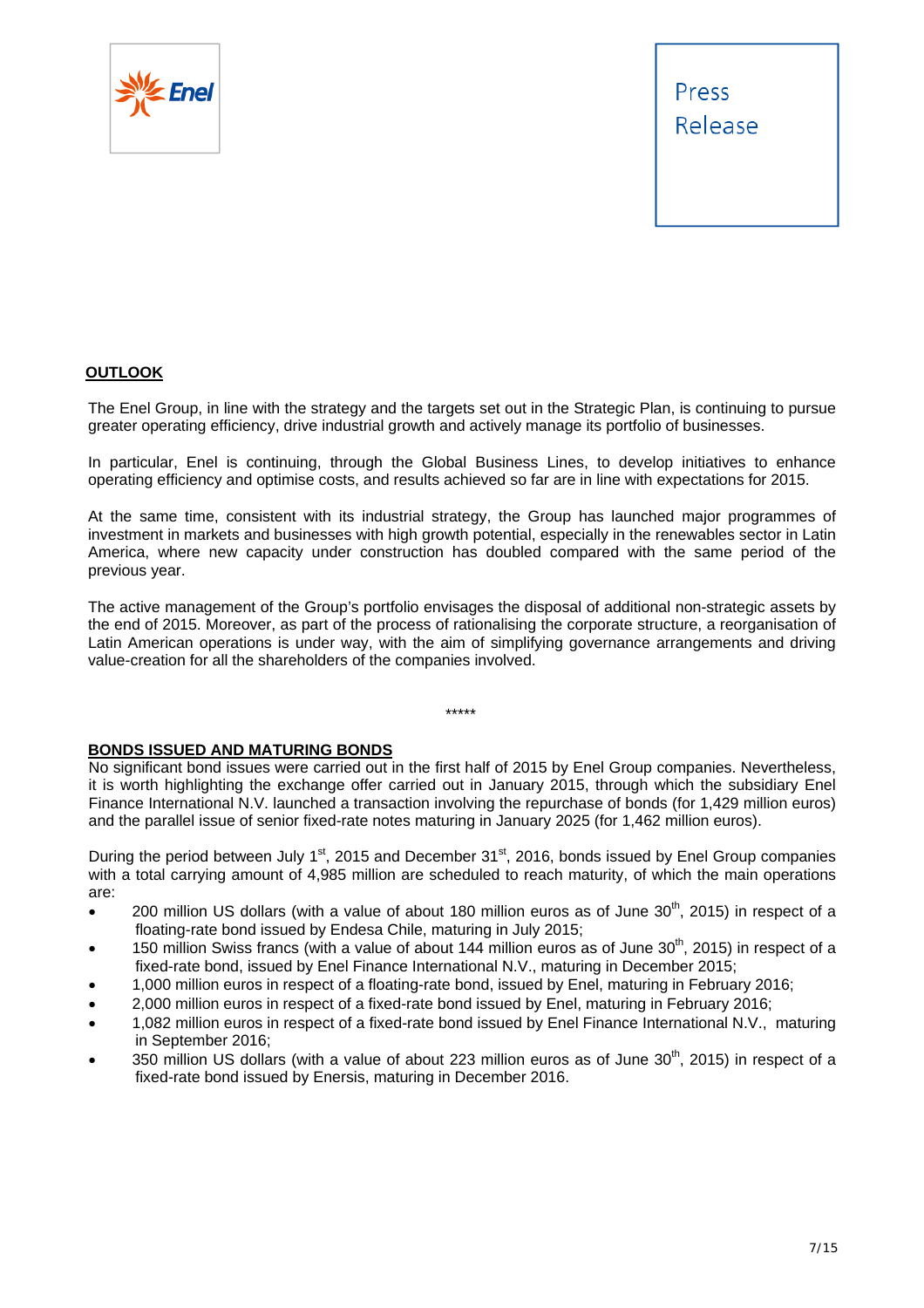

At 9:30 a.m. CET today, July 30<sup>th</sup>, 2015, a conference call will be held to present the results of the first half of *2015 to financial analysts and institutional investors. Journalists are also invited to listen in on the call. Documentation relating to the conference call will be available on Enel's website (www.enel.com) in the Investor Relations section from the beginning of the event.* 

\*\*\*\*\*

*Tables presenting the results of the individual business areas (which do not take account of intersegment eliminations) are attached below, as are the income statement, the statement of comprehensive income, the balance sheet and the cash flow statement for the Enel Group. These statements and explanatory notes were delivered to the independent auditor for evaluation. A descriptive summary of the alternative performance indicators is also attached.* 

*The manager responsible for the preparation of the corporate financial reports, Alberto De Paoli, declares, pursuant to Article 154-bis, paragraph 2, of the Consolidated Law on Financial Intermediation, that the accounting information contained in this press release corresponds with that contained in the accounting documentation, books and records.* 

\*\*\*\*\*

### **Results by business area**

The representation of operations by business area is based on the approach used by management in monitoring Group performance for the two periods under review.

## **Italy**

#### **Results** (millions of euros):

|                        | 1H     | 1H     |          |
|------------------------|--------|--------|----------|
|                        | 2015   | 2014   | Change   |
| Revenues               | 18,971 | 18,293 | $+3.7%$  |
| <b>EBITDA</b>          | 3,137  | 3,449  | $-9.0%$  |
| <b>Ordinary EBITDA</b> | 2.996  | 3,399  | $-11.9%$ |
| <b>EBIT</b>            | 2.134  | 2.417  | $-11.7%$ |
| Capital expenditure    | 616    | 570    | $+8.1%$  |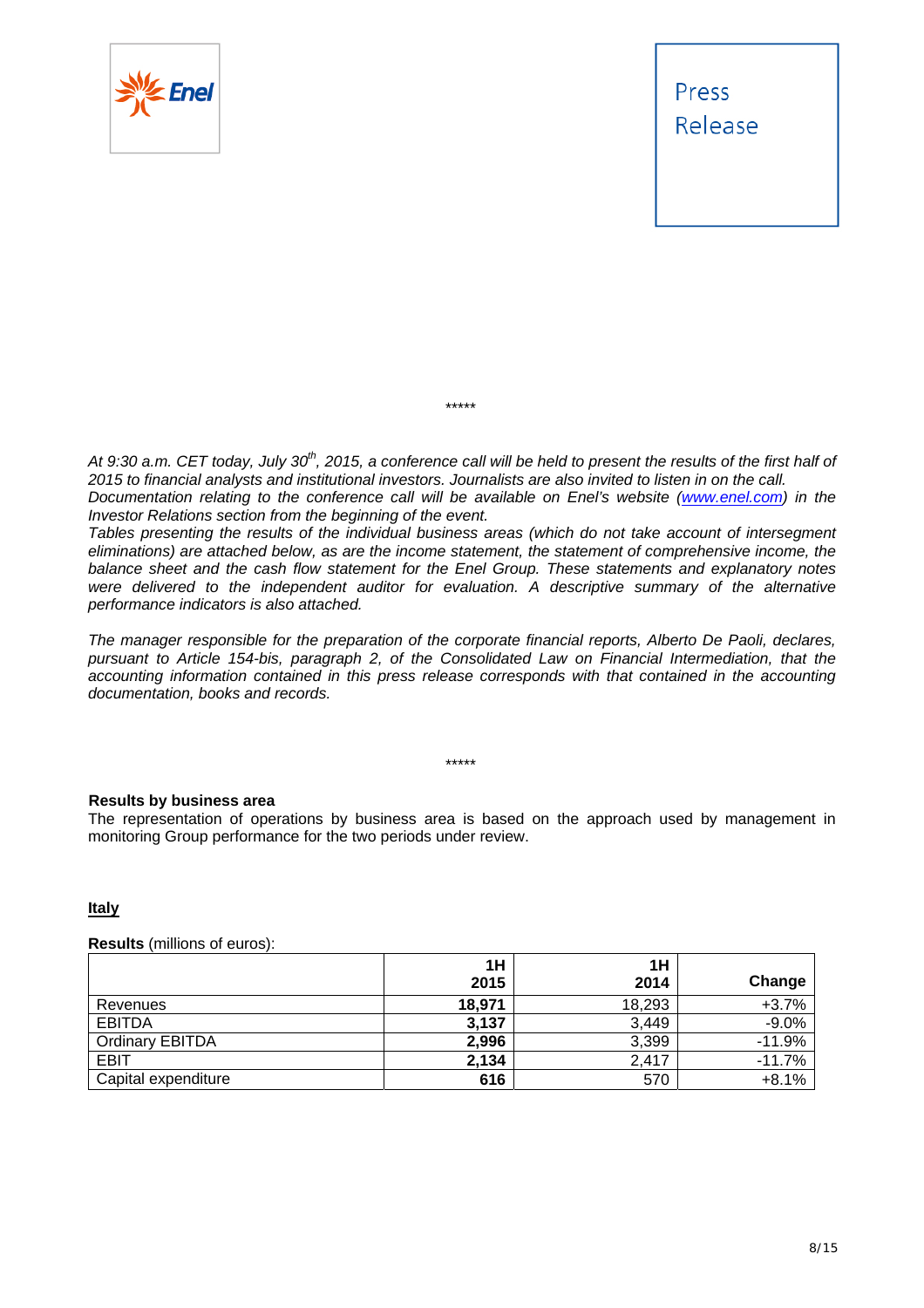

## **Iberian Peninsula**

**Results** (millions of euros):

|                                 | 1H     | 1H    |          |
|---------------------------------|--------|-------|----------|
|                                 | 2015   | 2014  | Change   |
| Revenues                        | 10,199 | 9,903 | $+3.0%$  |
| <b>EBITDA / Ordinary EBITDA</b> | 1,969  | 1,697 | $+16.0%$ |
| EBIT                            | 1,159  | 790   | +46.7%   |
| Capital expenditure             | 356    | 327   | $+8.9%$  |

## **Latin America**

**Results** (millions of euros):

|                                 | 1H    | 1H    |          |
|---------------------------------|-------|-------|----------|
|                                 | 2015  | 2014  | Change   |
| Revenues                        | 5,406 | 4.492 | $+20.3%$ |
| <b>EBITDA / Ordinary EBITDA</b> | 1,437 | 1,254 | +14.6%   |
| EBIT                            | 948   | 804   | $+17.9%$ |
| Capital expenditure             | 791   | 519   | +52.4%   |

## **Eastern Europe**

**Results** (millions of euros):

|                                 | 1H    | 1H    |          |
|---------------------------------|-------|-------|----------|
|                                 | 2015  | 2014  | Change   |
| Revenues                        | 2,374 | 2,631 | $-9.8%$  |
| <b>EBITDA / Ordinary EBITDA</b> | 392   | 507   | $-22.7%$ |
| EBIT                            | 211   | 315   | $-33.0%$ |
| Capital expenditure             | 85    | 422   | $-79.9%$ |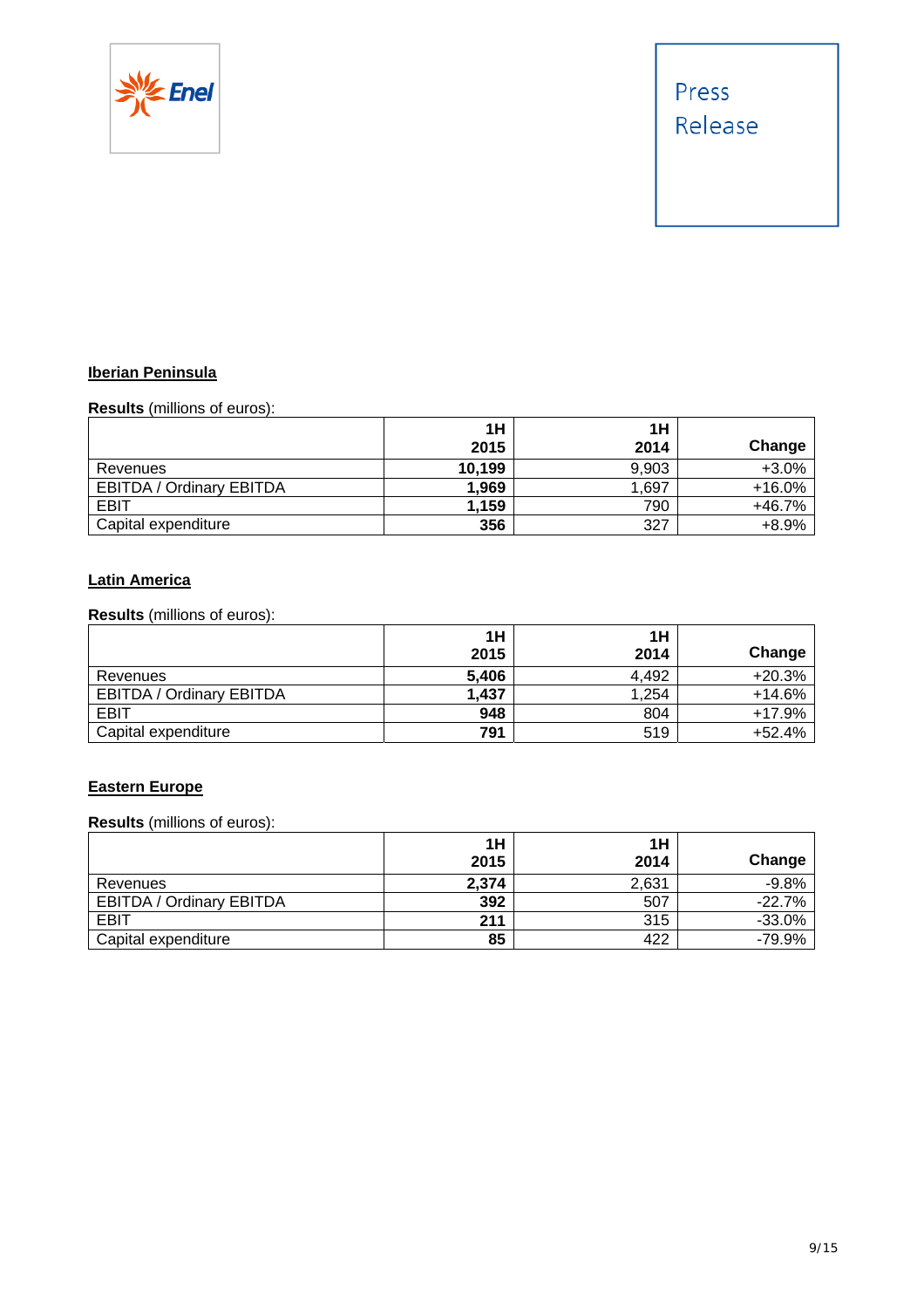

## **Renewable Energy**

### **Results** (millions of euros)**:**

|                        | 1H    | 1H    | Change   |
|------------------------|-------|-------|----------|
|                        | 2015  | 2014  |          |
| Revenues               | 1,593 | 1,365 | $+16.7%$ |
| <b>EBITDA</b>          | 1,078 | 889   | $+21.3%$ |
| <b>Ordinary EBITDA</b> | 946   | 889   | $+6.4%$  |
| <b>EBIT</b>            | 697   | 618   | $+12.8%$ |
| Capital expenditure    | 973   | 641   | $+51.8%$ |

\*\*\*\*\*

## **ALTERNATIVE PERFORMANCE INDICATORS**

The following section describes a number of alternative performance indicators, not envisaged under the IFRS-EU accounting standards, which are used in this press release in order to facilitate the assessment of the Group's performance and financial position.

- **EBITDA:** an indicator of Enel's operating performance, calculated as "Operating income" plus "Depreciation, amortisation and impairment losses";
- **Ordinary EBITDA:** an indicator of Enel's operating performance excluding the effects of non-recurring transactions, defined as EBITDA derived from ordinary business operations.
- **Net financial debt**: an indicator of Enel's financial structure, determined by "Long-term borrowings" and "Short-term borrowings and the current portion of long-term borrowings" less "Cash and cash equivalents", current and non-current financial assets (financial receivables and securities other than equity investments) included in "Other current assets" and "Other non-current assets";
- "**Net capital employed**: calculated as the sum of "Current assets", "Non-current assets" and "Net assets held for sale", less "Current liabilities" and "Non-current liabilities", excluding items previously considered in the definition of "Net financial debt";
- **Net assets held for sale:** calculated as the algebraic sum of "Assets held for sale" and "Liabilities held for sale";
- **Group net ordinary income:** defined as that part of "Group net income" derived from ordinary business operations.

All Enel press releases are also available in smartphone and tablet versions. You can download the Enel Mobile app on: Apple Store and Google Play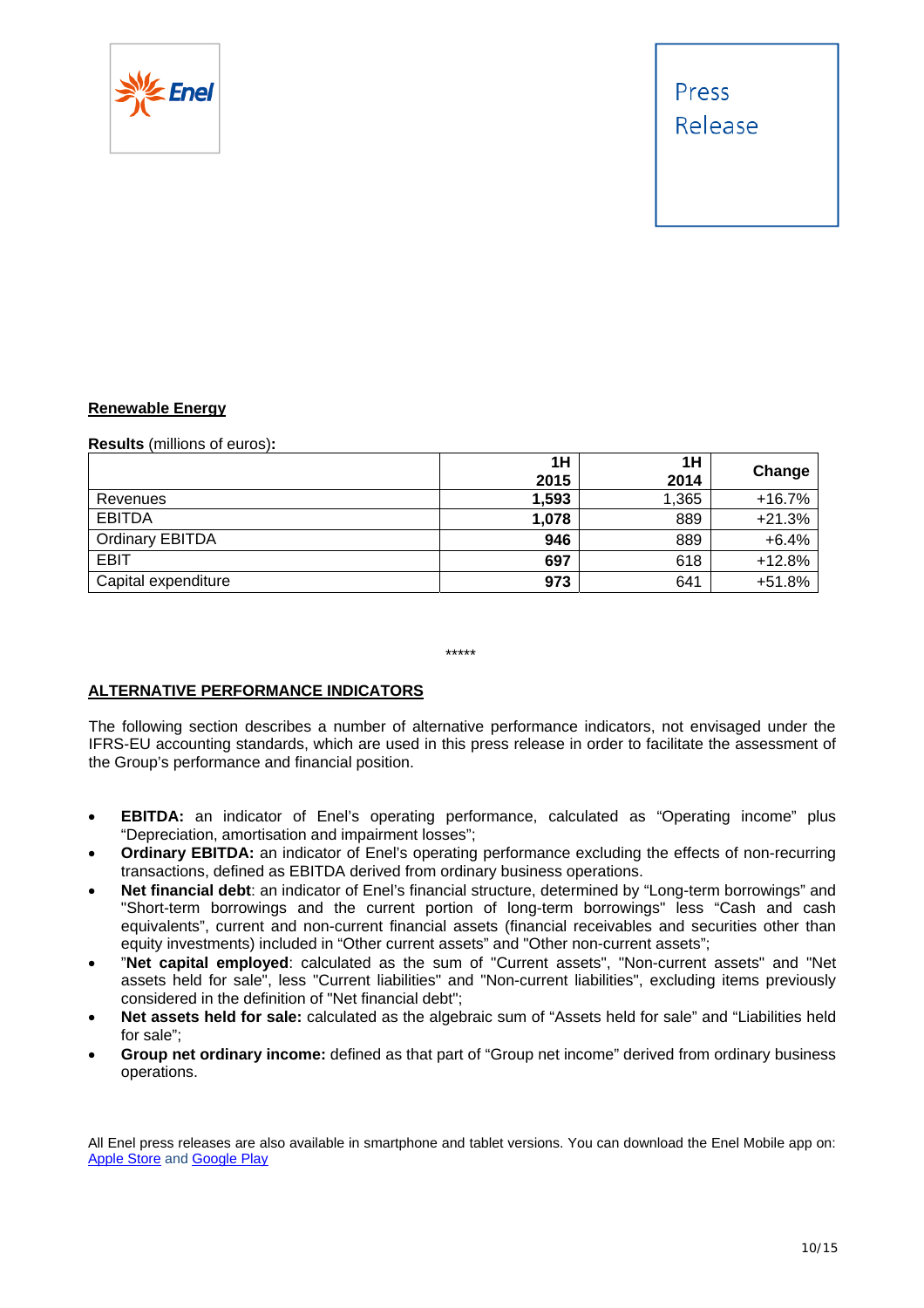



## **Consolidated Income Statement**

| Millions of euro                                                                                                            | 1 <sup>st</sup> Half |        |                                     |               |                                     |
|-----------------------------------------------------------------------------------------------------------------------------|----------------------|--------|-------------------------------------|---------------|-------------------------------------|
|                                                                                                                             |                      | 2015   |                                     | 2014 restated |                                     |
|                                                                                                                             |                      |        | of which<br>with related<br>parties |               | of which<br>with related<br>parties |
| <b>Revenues</b>                                                                                                             |                      |        |                                     |               |                                     |
| Revenues from sales and services                                                                                            |                      | 36,325 | 2,661                               | 34,963        | 2,718                               |
| Other revenues and income                                                                                                   |                      | 1,307  | 180                                 | 1,138         | 257                                 |
|                                                                                                                             | [Subtotal]           | 37,632 |                                     | 36,101        |                                     |
| Costs                                                                                                                       |                      |        |                                     |               |                                     |
| Energy, gas and fuel purchases                                                                                              |                      | 18,642 | 2,994                               | 17,597        | 3,523                               |
| Services and other materials                                                                                                |                      | 8,254  | 1,166                               | 7,937         | 1,163                               |
| Personnel                                                                                                                   |                      | 2,338  |                                     | 2,218         |                                     |
| Depreciation, amortization and impairment losses                                                                            |                      | 2,877  |                                     | 2,867         |                                     |
| Other operating expenses                                                                                                    |                      | 1,258  | 31                                  | 1,192         | 54                                  |
| Capitalized costs                                                                                                           |                      | (645)  |                                     | (684)         |                                     |
|                                                                                                                             | [Subtotal]           | 32,724 |                                     | 31,127        |                                     |
| Net income/(expenses) from commodity contracts measured at fair value                                                       |                      | 176    | (5)                                 | 6             | 49                                  |
| <b>Operating income</b>                                                                                                     |                      | 5,084  |                                     | 4,980         |                                     |
| Financial income from derivatives                                                                                           |                      | 2,027  |                                     | 744           |                                     |
| Other financial income                                                                                                      |                      | 683    | 11                                  | 475           | 11                                  |
| Financial expense from derivatives                                                                                          |                      | 1,028  |                                     | 568           |                                     |
| Other financial expense                                                                                                     |                      | 2,959  | 11                                  | 2,327         | 14                                  |
| Share of income/(expense) from equity investments accounted for using the equity<br>method                                  |                      | 8      |                                     | 53            |                                     |
| Income before taxes                                                                                                         |                      | 3,815  |                                     | 3,357         |                                     |
| Income taxes                                                                                                                |                      | 1,186  |                                     | 1,139         |                                     |
| Net income from continuing operations                                                                                       |                      | 2,629  |                                     | 2,218         |                                     |
| Net income from discontinued operations                                                                                     |                      |        |                                     |               |                                     |
| Net income for the period (shareholders of the Parent Company and non-<br>controlling interests)                            |                      | 2,629  |                                     | 2,218         |                                     |
| Attributable to shareholders of the Parent Company                                                                          |                      | 1,833  |                                     | 1,665         |                                     |
| Attributable to non-controlling interests                                                                                   |                      | 796    |                                     | 553           |                                     |
| Earnings per share (euro) attributable to ordinary shareholders of the Parent<br>Company                                    |                      | 0.19   |                                     | 0.18          |                                     |
| Diluted earnings per share (euro) attributable to ordinary shareholders of the Parent<br>Company                            |                      | 0.19   |                                     | 0.18          |                                     |
| Earnings from continuing operations per share (euro) attributable to ordinary<br>shareholders of the Parent Company         |                      | 0.19   |                                     | 0.18          |                                     |
| Diluted earnings from continuing operations per share (euro) attributable to ordinary<br>shareholders of the Parent Company |                      | 0.19   |                                     | 0.18          |                                     |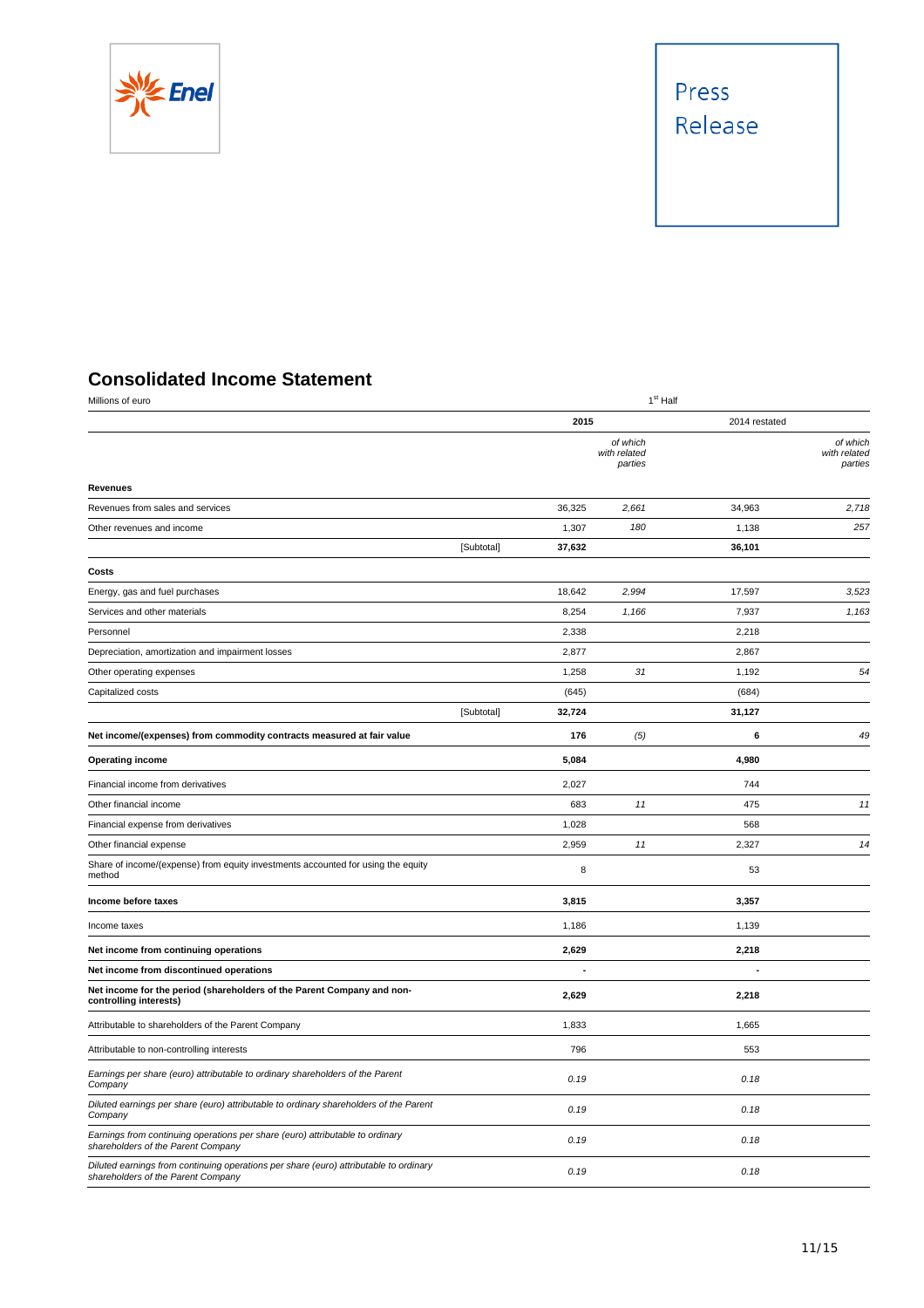

## **Statement of Consolidated Comprehensive Income**

| Millions of euro                                                               |       | 1 <sup>st</sup> Half |  |
|--------------------------------------------------------------------------------|-------|----------------------|--|
|                                                                                | 2015  | 2014<br>restated     |  |
| Net income for the period                                                      | 2,629 | 2,218                |  |
| Other comprehensive income recyclable to profit or loss:                       |       |                      |  |
| Effective portion of change in the fair value of cash flow hedges              | 687   | (358)                |  |
| Income recognized in equity by companies accounted for using the equity method | 12    | (16)                 |  |
| Change in the fair value of financial investments available for sale           | 30    | (19)                 |  |
| Exchange rate differences                                                      | 297   | 316                  |  |
| Other comprehensive income not recyclable to profit or loss:                   |       |                      |  |
| Remeasurements in net liabilities (assets) for defined benefits                |       |                      |  |
| Income/(Loss) recognized directly in equity                                    | 1,026 | (77)                 |  |
| Comprehensive income for the period                                            | 3,655 | 2,141                |  |
| Attributable to:                                                               |       |                      |  |
| - shareholders of the Parent Company                                           | 2,766 | 1,421                |  |
| - non-controlling interests                                                    | 889   | 720                  |  |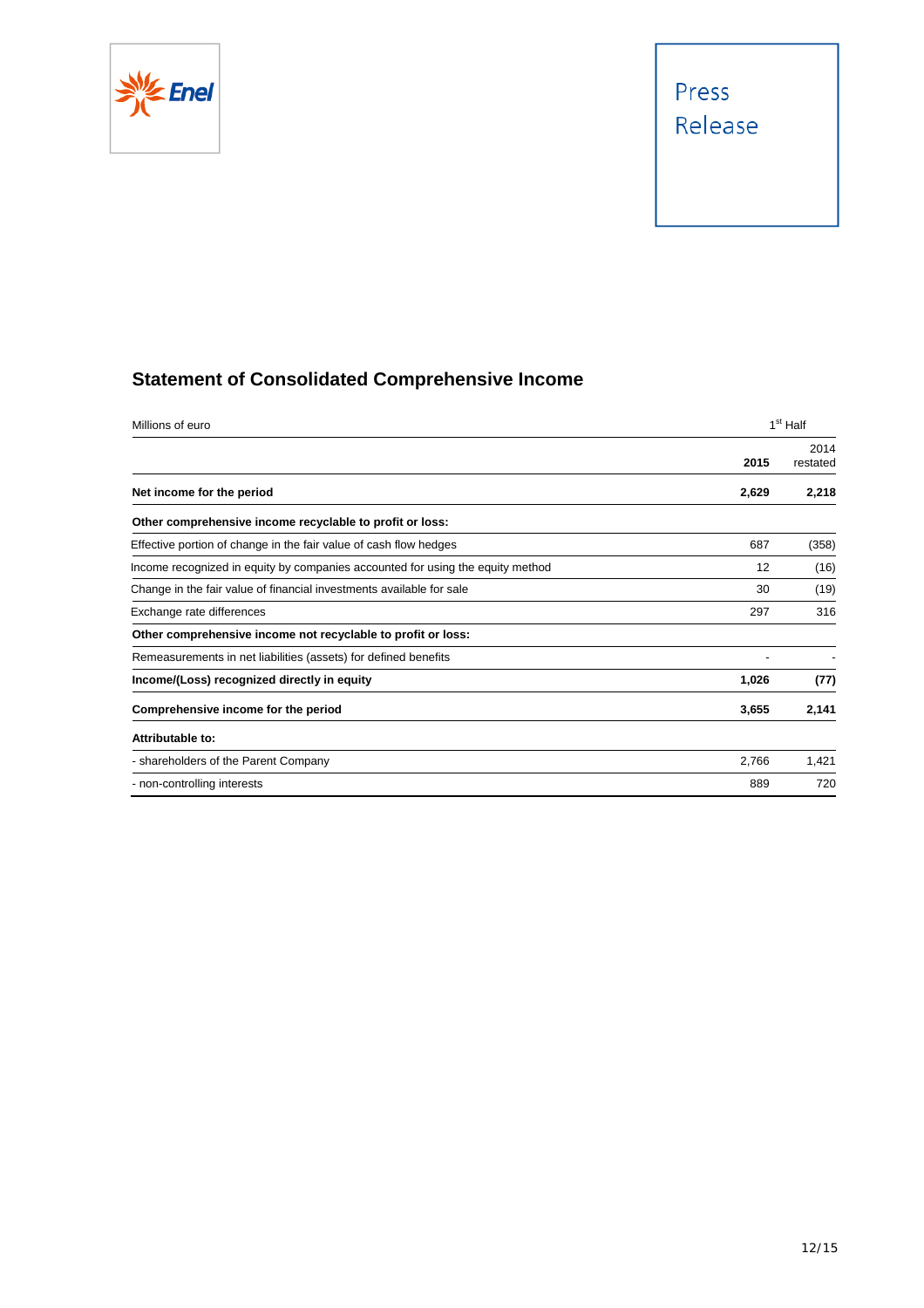

## **Consolidated Balance Sheet**

Millions of euro

| <b>ASSETS</b>                                               |         | at June 30, 2015 |                                     | at Dec, 31, 2014<br>restated |                                     |
|-------------------------------------------------------------|---------|------------------|-------------------------------------|------------------------------|-------------------------------------|
|                                                             |         |                  | of which<br>with related<br>parties |                              | of which<br>with related<br>parties |
| <b>Non-current assets</b>                                   |         |                  |                                     |                              |                                     |
| Property, plant and equipment                               |         | 74,686           |                                     | 73,089                       |                                     |
| Investment property                                         |         | 142              |                                     | 143                          |                                     |
| Intangible assets                                           |         | 16,330           |                                     | 16,612                       |                                     |
| Goodwill                                                    |         | 14,070           |                                     | 14,027                       |                                     |
| Deferred tax assets                                         |         | 7,060            |                                     | 7,067                        |                                     |
| Equity investments accounted for using<br>the equity method |         | 814              |                                     | 872                          |                                     |
| Derivatives                                                 |         | 2,444            |                                     | 1,335                        |                                     |
| Other non-current financial assets (1)                      |         | 3,602            |                                     | 3,645                        |                                     |
| Other non-current assets                                    |         | 1,007            |                                     | 885                          |                                     |
|                                                             | [Total] | 120,155          |                                     | 117,675                      |                                     |
| <b>Current assets</b>                                       |         |                  |                                     |                              |                                     |
| Inventories                                                 |         | 3,429            |                                     | 3,334                        |                                     |
| Trade receivables                                           |         | 11,652           | 863                                 | 12,022                       | 1,220                               |
| Tax receivables                                             |         | 1,670            |                                     | 1,547                        |                                     |
| Derivatives                                                 |         | 6,001            |                                     | 5,500                        |                                     |
| Other current financial assets <sup>(2)</sup>               |         | 2,553            | $\overline{5}$                      | 3,984                        |                                     |
| Other current assets                                        |         | 2,914            | 167                                 | 2,706                        | 142                                 |
| Cash and cash equivalents                                   |         | 9,427            |                                     | 13,088                       |                                     |
|                                                             | [Total] | 37,646           |                                     | 42,181                       |                                     |
| Assets held for sale                                        |         | 6,635            |                                     | 6,778                        |                                     |
| <b>TOTAL ASSETS</b>                                         |         | 164,436          |                                     | 166,634                      |                                     |

 (1) Of which long-term financial receivables for 2,492 million of euro at June 30, 2015 (2,562 million of euro at December 31, 2014) and other securities for 129 million of euro at June 30, 2015 (139 million of euro at December 31, 2014).

(2) Of which current portion of long-term financial receivables, short-term financial receivables and other securities at June 30, 2015 for 1,098 million of euro (1,566 million of euro at December 31, 2014), 1,351 million of euro (2,154 million of euro at December 31, 2014) and 1 million of euro (140 million of euro at December 31, 2014).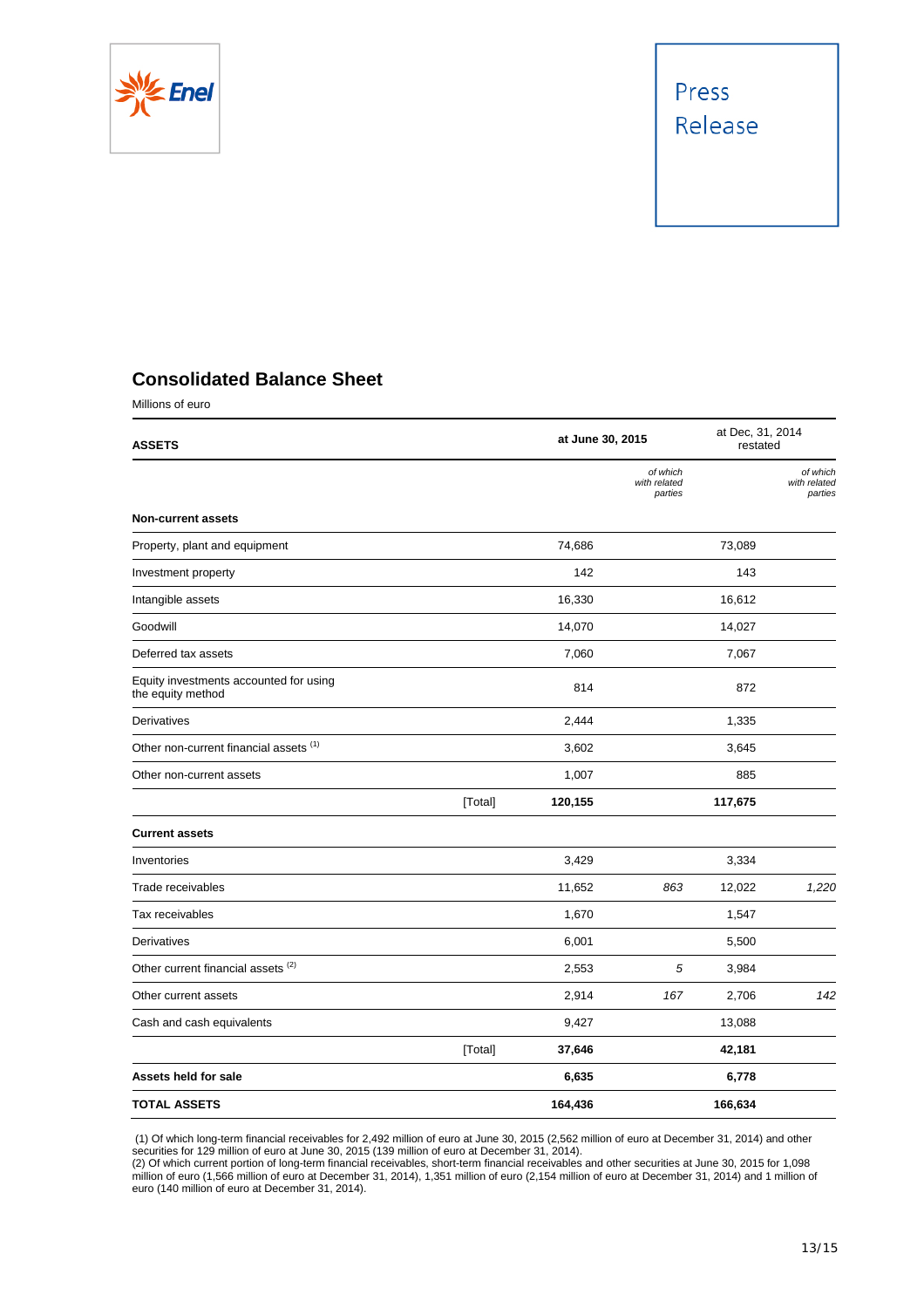

Millions of euro

| LIABILITIES AND SHAREHOLDERS' EQUITY                          |         | at June 30, 2015 |                                        |         | at Dec, 31, 2014 restated           |
|---------------------------------------------------------------|---------|------------------|----------------------------------------|---------|-------------------------------------|
|                                                               |         |                  | of which<br>with<br>related<br>parties |         | of which<br>with related<br>parties |
| Equity attributable to the shareholders of the Parent Company |         |                  |                                        |         |                                     |
| Share capital                                                 |         | 9,403            |                                        | 9,403   |                                     |
| Other reserves                                                |         | 4,308            |                                        | 3,362   |                                     |
| Retained earnings (losses carried forward)                    |         | 19,262           |                                        | 18,741  |                                     |
|                                                               | [Total] | 32,973           |                                        | 31,506  |                                     |
| Non-controlling interests                                     |         | 20,407           |                                        | 19,639  |                                     |
| Total shareholders' equity                                    |         | 53,380           |                                        | 51,145  |                                     |
| <b>Non-current liabilities</b>                                |         |                  |                                        |         |                                     |
| Long-term loans                                               |         | 46,176           |                                        | 48,655  |                                     |
| Post-employment and other employee benefits                   |         | 3,667            |                                        | 3,687   |                                     |
| Provisions for risks and charges (non current portion)        |         | 4,015            |                                        | 4,051   |                                     |
| Deferred tax liabilities                                      |         | 9,454            |                                        | 9,220   |                                     |
| Derivatives                                                   |         | 1,610            |                                        | 2,441   | 24                                  |
| Other non-current liabilities                                 |         | 1,602            | $\overline{c}$                         | 1,464   | $\sqrt{2}$                          |
|                                                               | [Total] | 66,524           |                                        | 69,518  |                                     |
| <b>Current liabilities</b>                                    |         |                  |                                        |         |                                     |
| Short-term loans                                              |         | 3,498            |                                        | 3,252   |                                     |
| Current portion of long-term loans                            |         | 4,673            |                                        | 5,125   |                                     |
| Provisions for risks and charges (current portion)            |         | 1,142            |                                        | 1,187   |                                     |
| Trade payables                                                |         | 10,683           | 2,471                                  | 13,419  | 3,159                               |
| Income tax payable                                            |         | 800              |                                        | 253     |                                     |
| Derivatives                                                   |         | 5,977            |                                        | 5,441   |                                     |
| Other current financial liabilities                           |         | 948              | $\boldsymbol{4}$                       | 1,177   |                                     |
| Other current liabilities                                     |         | 11,371           | $\pmb{\mathcal{1}}$                    | 10,827  | 3                                   |
|                                                               | [Total] | 39,092           |                                        | 40,681  |                                     |
| Liabilities held for sale                                     |         | 5,440            |                                        | 5,290   |                                     |
| <b>Total liabilities</b>                                      |         | 111,056          |                                        | 115,489 |                                     |
| TOTAL LIABILITIES AND SHAREHOLDERS' EQUITY                    |         | 164,436          |                                        | 166,634 |                                     |
|                                                               |         |                  |                                        |         |                                     |